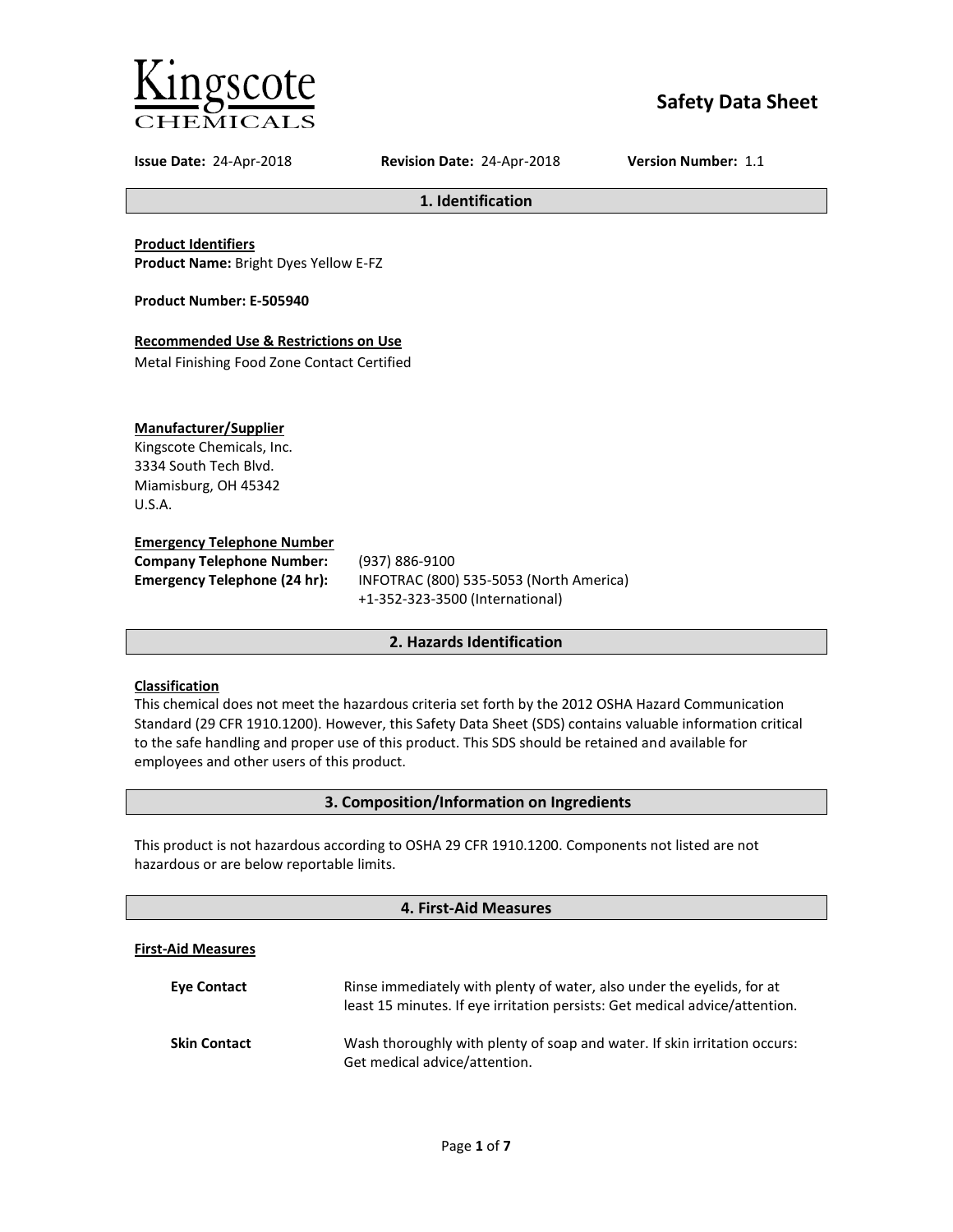| <b>Inhalation</b> | Remove to fresh air. If breathing is difficult, administer oxygen; seek<br>medical attention immediately.                                                                                             |
|-------------------|-------------------------------------------------------------------------------------------------------------------------------------------------------------------------------------------------------|
| Ingestion         | Rinse mouth. DO NOT induce vomiting. Drink plenty of water. Never give<br>anything by mouth to an unconscious person. Get medical attention if<br>large quantities were ingested or if nausea occurs. |

#### **Most Important Symptoms and Effects**

**Symptoms** Will cause staining of the skin on contact. May cause eye irritation. Inhalation of dust may cause respiratory irritation. Ingestion may cause urine to be a blue color until the dye has been washed through the system.

## **Indication of Any Immediate Medical Attention and Special Treatment Needed**

**Notes to Physician** Treat symptomatically.

## **5. Fire-Fighting Measures**

#### **Suitable Extinguishing Media**

Water spray (fog). Carbon dioxide (CO2). Dry chemical.

#### **Unsuitable Extinguishing Media**

Not determined

#### **Specific Hazards Arising from the Chemical**

Remote possibility of dust explosion. Burning may produce oxides of carbon and nitrogen (NOx).

#### **Protective Equipment and Precautions for Firefighters**

Wear self-contained breathing apparatus pressure-demand, MSHA/NIOSH (approved or equivalent) and full protective gear.

#### **6. Accidental Release Measures**

#### **Personal Precautions, Protective Equipment and Emergency Procedures**

| <b>Personal Precautions</b>      | Use personal protective equipment as recommended in Section 8.                                                    |
|----------------------------------|-------------------------------------------------------------------------------------------------------------------|
| <b>Environmental Precautions</b> | Prevent from entering into soil, ditches, sewers, waterways and/or<br>groundwater. See Section 12 and Section 13. |

#### **Methods and Material for Containment and Cleaning Up**

| <b>Methods for Containment</b> | Prevent further leakage or spillage if safe to do so.                                 |
|--------------------------------|---------------------------------------------------------------------------------------|
| <b>Methods for Cleaning Up</b> | Sweep up and collect into suitable containers for disposal. Flush area<br>with water. |

### **7. Handling and Storage**

**Precautions for Safe Handling**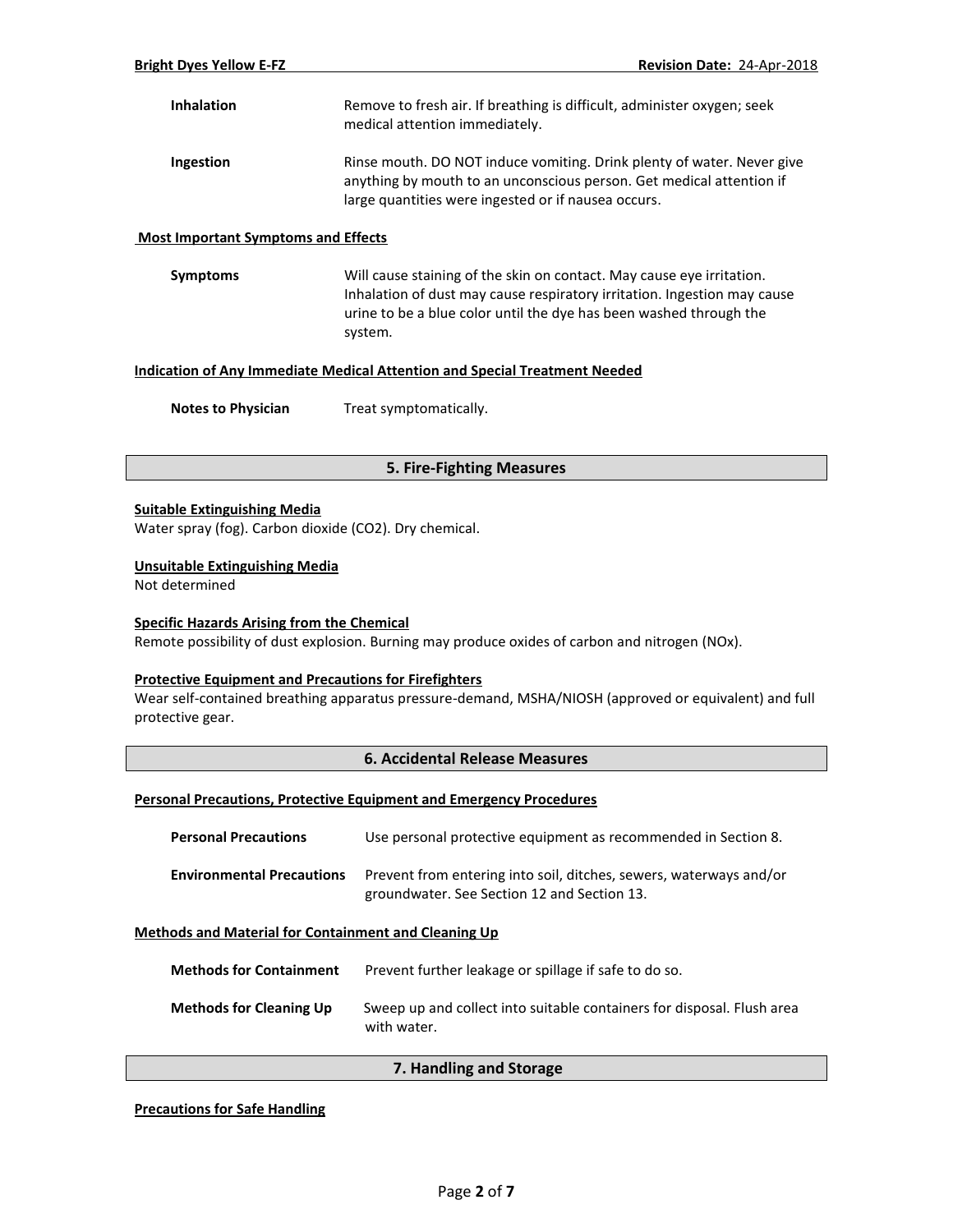| <b>Advice on Safe Handling</b>                                  | Handle in accordance with good industrial hygiene and safety<br>practices. Use personal protection recommended in Section 8. Avoid<br>contact with skin, eyes, or clothing. Avoid breathing dusts.<br>Contaminated clothing should not be allowed out of the workplace. |
|-----------------------------------------------------------------|-------------------------------------------------------------------------------------------------------------------------------------------------------------------------------------------------------------------------------------------------------------------------|
| <b>Conditions for Safe Storage, Including Incompatibilities</b> |                                                                                                                                                                                                                                                                         |
| <b>Storage Conditions</b>                                       | Keep container tightly closed and store in a cool, dry, and well-<br>ventilated area. Store away from heat, sparks, open flame or any<br>other ignition source.                                                                                                         |
| <b>Incompatible Materials</b>                                   | None known based on information supplied.                                                                                                                                                                                                                               |

## **8. Exposure Controls / Personal Protection**

## **Exposure Guidelines**

This product, as supplied, does not contain any hazardous materials with occupational exposure limits established by the region specific regulatory bodies.

### **Engineering Controls**

Ensure adequate ventilation, especially in confined areas. Eyewash stations. Showers.

## **Individual Protection Measures, Such as Personal Protective Equipment:**

| <b>Eve/Face Protection</b>        | Avoid contact with eyes.                                                |
|-----------------------------------|-------------------------------------------------------------------------|
| <b>Skin &amp; Body Protection</b> | Rubber gloves. Suitable protective clothing.                            |
| <b>Respiratory Protection</b>     | Use NIOSH-approved dust mask if dusty conditions exist.                 |
| <b>Hygiene Measures</b>           | Handle in accordance with good industrial hygiene and safety practices. |

## **9. Physical and Chemical Properties**

### **Information on Basic Physical and Chemical Properties**

| <b>Physical State</b>            | Solid                                                           | Odor                  | None apparent  |
|----------------------------------|-----------------------------------------------------------------|-----------------------|----------------|
| Appearance                       | Yellow Powder                                                   | <b>Odor Threshold</b> | Not determined |
| Color                            | Yellow/Orange                                                   |                       |                |
| <b>Property</b>                  | Values                                                          |                       |                |
| рH                               | Not applicable                                                  |                       |                |
| <b>Melting/Freezing Point</b>    | Not applicable                                                  |                       |                |
| <b>Boiling Point/Range</b>       | Not applicable                                                  |                       |                |
| <b>Flash Point</b>               | Not applicable                                                  |                       |                |
| <b>Evaporation Rate</b>          | Not applicable                                                  |                       |                |
| Flammability (solid, gas)        | Not flammable                                                   |                       |                |
| <b>Upper Flammability Limits</b> | Not applicable                                                  |                       |                |
| <b>Lower Flammability Limits</b> | Not applicable                                                  |                       |                |
| <b>Vapor Pressure</b>            | Not applicable                                                  |                       |                |
| <b>Vapor Density</b>             | Not applicable                                                  |                       |                |
| <b>Relative Density</b>          | Not applicable                                                  |                       |                |
| <b>Specific Gravity</b>          | Not applicable                                                  |                       |                |
| Solubility                       | Highly soluble in water with small amounts of insoluble residue |                       |                |
| <b>Partition Coefficient</b>     | Not determined                                                  |                       |                |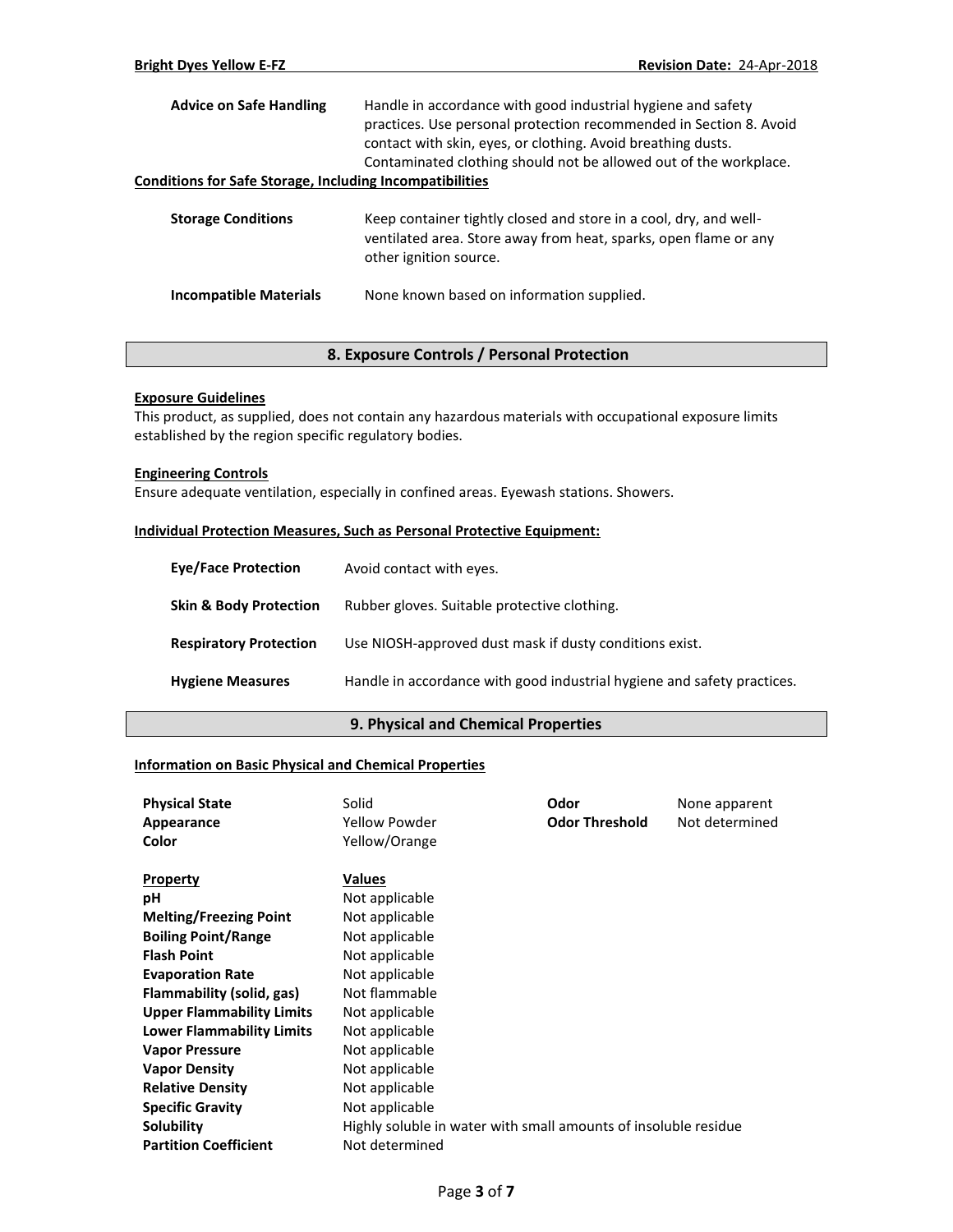| <b>Auto-ignition Temperature</b> | Not determined |
|----------------------------------|----------------|
| <b>Decomposition</b>             | Not determined |
| <b>Temperature</b>               |                |
| <b>Viscosity</b>                 | Not determined |

## **10. Stability and Reactivity**

#### **Reactivity**

Not reactive under normal conditions.

#### **Chemical Stability**

Stable under recommended storage conditions.

#### **Possibility of Hazardous Reactions**

None under normal processing.

## **Conditions to Avoid**

Keep separated from incompatible substances. Keep out of reach of children.

#### **Incompatible Materials**

None known based on information supplised.

#### **Hazardous Decomposition Products**

Oxides of carbon and nitrogen (NOx).

#### **11: Toxicological Information**

### **Information on Likely Routes of Exposure**

| <b>Inhalation</b>   | Avoid inhalation of dust.            |
|---------------------|--------------------------------------|
| Ingestion           | Do not ingest.                       |
| <b>Skin Contact</b> | May cause an allergic skin reaction. |
| <b>Eye Contact</b>  | Avoid contact with eyes.             |

## **Delayed, Immediate, and Chronic Effects from Short- and Long-Term Exposure**

May cause an allergic skin reaction.

#### **Numerical Measures of Toxicity**

Not determined

#### **Symptoms Associated with Exposure**

See Section 4 of this SDS for symptoms.

#### **Carcinogenicity**

| <b>NTP</b> | None |
|------------|------|
|            |      |

**IARC** None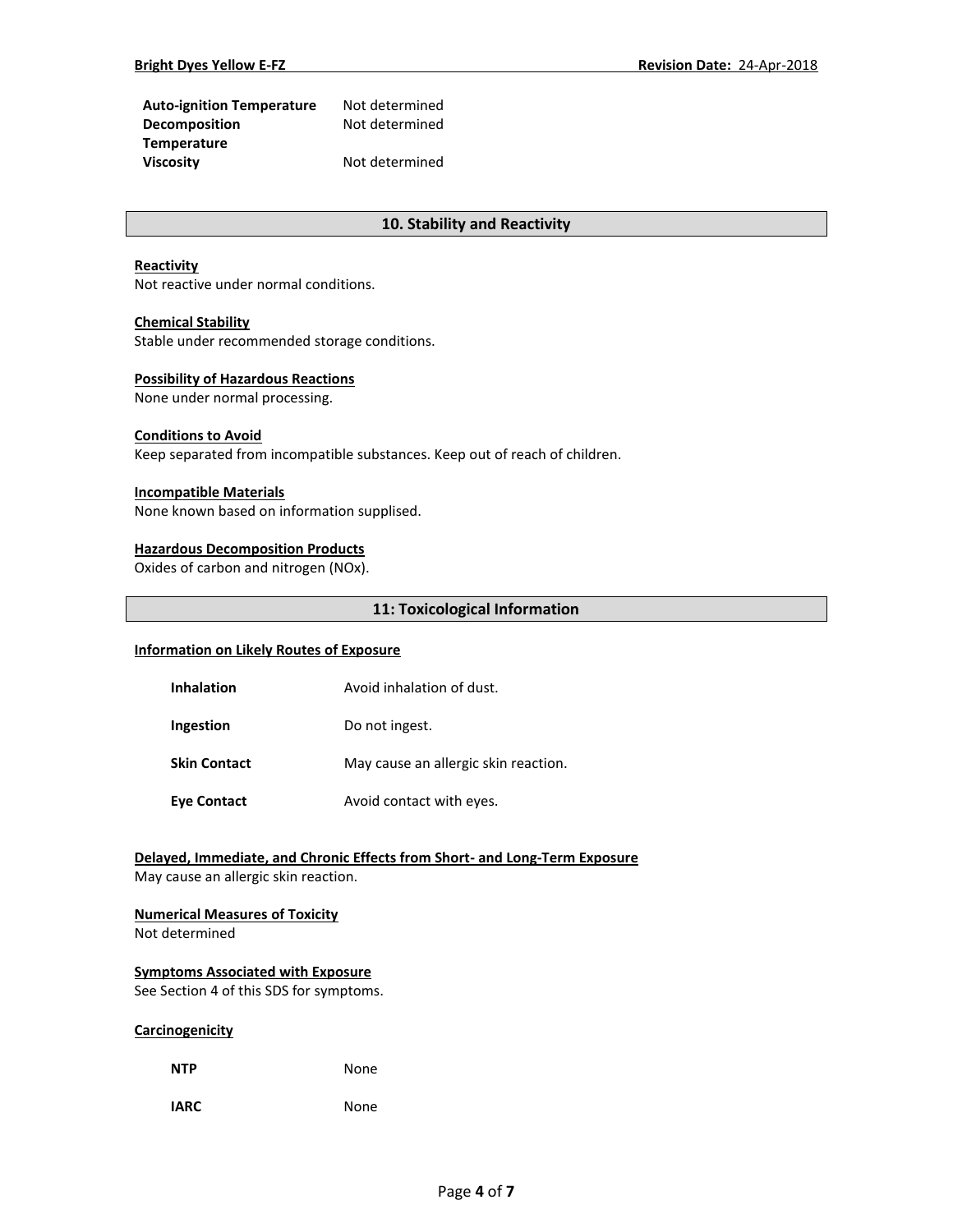**OSHA** None

## **12. Ecological Information**

#### **Ecotoxicity**

This product is not classified as environmentally hazardous. However, this does not exclude the possibility that large or frequent spills can have a harmful or damaging effect on the environment.

## **Component Information**

Not available

**Persistence/Degradability**

This product is biodegradable.

### **Bioaccumulation**

Not determined

## **Mobility**

Not determined

## **Other Adverse Effects**

Not determined

## **13. Disposal Considerations**

## **Waste Disposal Methods**

Dispose of in accordance with federal, state, and local regulations.

#### **Contaminated Packaging**

Do not re-use empty containers.Dispose of containers in accordance with federal, state, and local regulations.

## **14. Transport Information**

#### **Note**

See current shipping paper for most up-to-date shipping information, including exemptions and special circumstances.

| <b>DOT</b>  | Not regulated |
|-------------|---------------|
| IATA        | Not regulated |
| <b>OMDG</b> | Not regulated |

## **15: Regulatory Information**

### **International Inventories**

Not determined